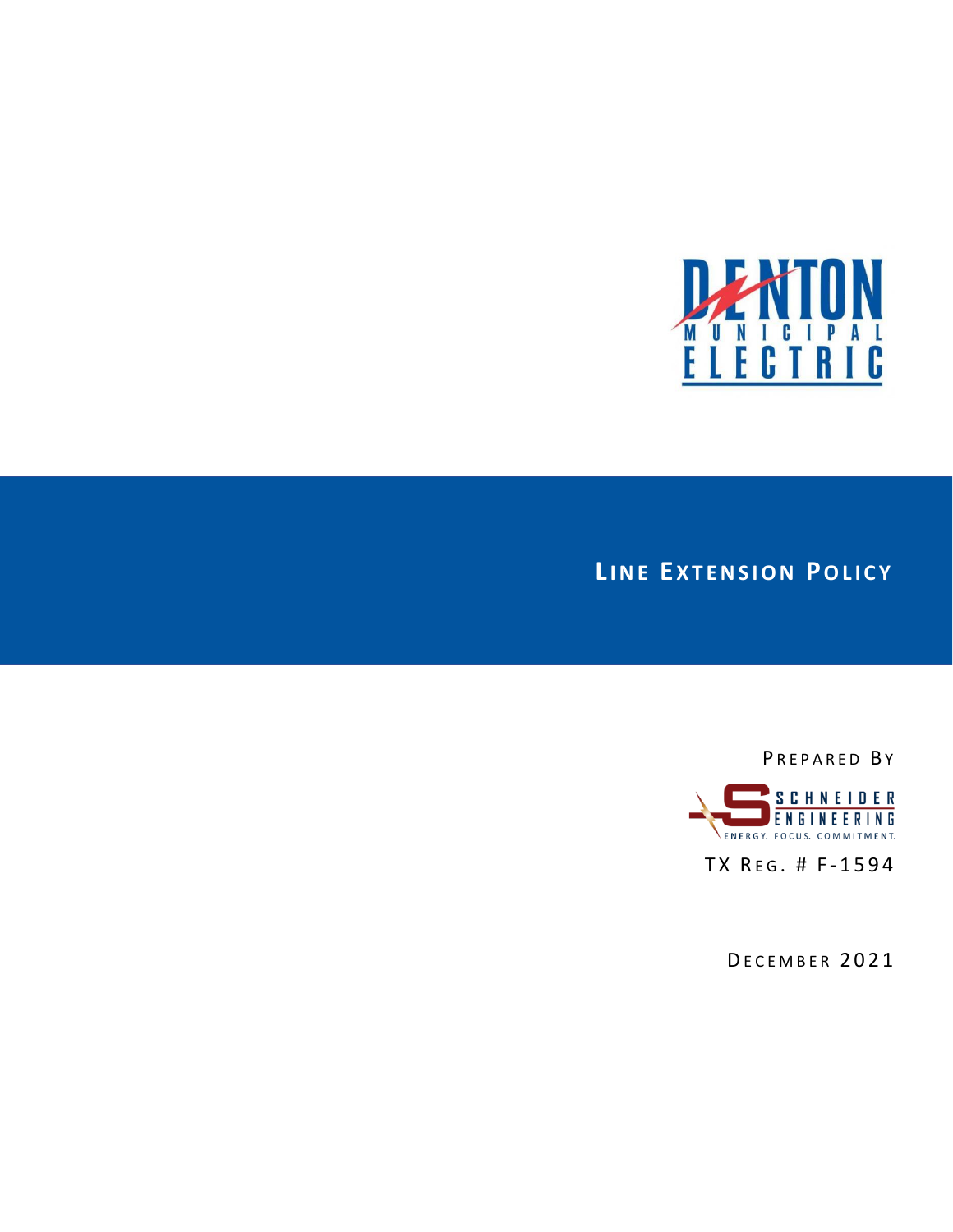# Contents

| 1.  |       |  |
|-----|-------|--|
| 2.  |       |  |
| 3.  |       |  |
| 4.  |       |  |
| 5.  |       |  |
| 6.  |       |  |
| 7.  |       |  |
| 8.  |       |  |
| 9.  |       |  |
|     | 9.1   |  |
|     | 9.1.1 |  |
| 9.2 |       |  |
|     | 9.2.1 |  |
|     | 9.2.2 |  |
|     | 9.3   |  |
|     | 9.3.1 |  |
|     | 9.3.2 |  |
|     | 9.3.3 |  |
|     |       |  |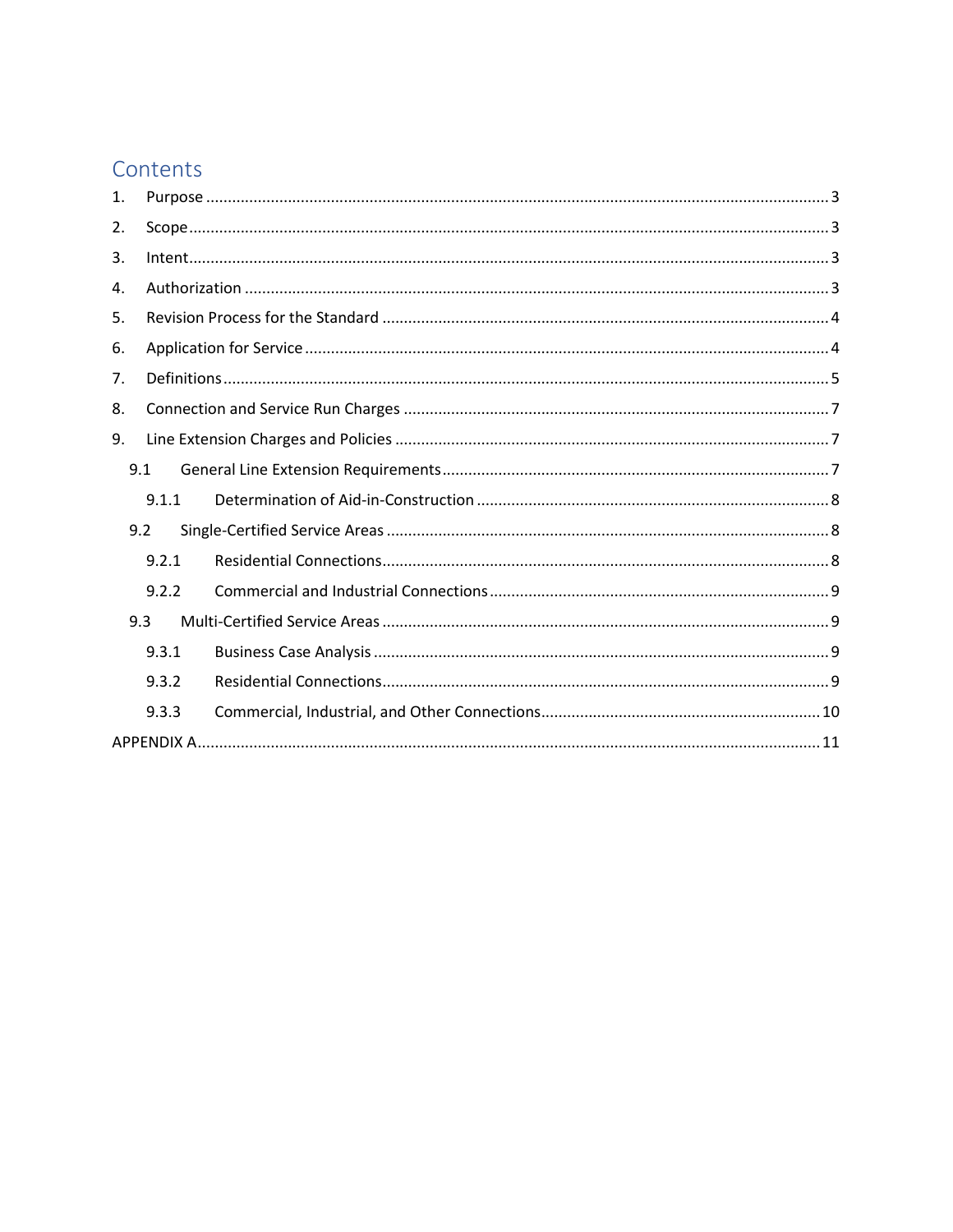# <span id="page-2-0"></span>1. Purpose

It shall be the policy of Denton Municipal Electric (DME) to make extensions of new distribution lines, make alterations to existing distribution lines, and provide service connections, meters, and other necessary facilities to establish permanent electric service to all Customers within DME's service territory that desire DME service. Such electric service will be provided to those whom DME can reasonably accommodate such requests. This Policy establishes the basic conditions and requirements associated with adding facilities to existing primary or secondary distribution lines to supply electricity to new or modified service installations. In extending such electric service, DME must maintain its financial stability by avoiding the construction of unnecessary facilities and by having sound procedure whereby revenue from lines constructed by DME will amortize the cost of said lines over a reasonable period of time. Therefore, this policy shall detail the requirements and specifications necessary for DME to accept an application for service.

In accordance with the goals and objectives of DME and the City of Denton, DME is responsible for acting in the best interests of all its ratepayers, its bondholders, and the City of Denton. This includes designing systems that are safe, meet industry standards and regulations for the expected service type, and are economically responsible. However, due to the engineering complexity associated with an integrated electric system and with the dynamic nature of the electric industry, this Policy cannot cover in detail all the line extension issues DME may encounter. DME shall determine, at its sole discretion and on a caseby-case basis, whether the specific requirements, allowances, advances, and costs outlined in this Policy are applicable.

## <span id="page-2-1"></span>2. Scope

This Policy shall provide detailed information regarding the standards, requirements, and fees associated with line extensions within the Denton Municipal Electric system. The Policy sets out standards and expectations for major service types and provides definitions of essential terminology to determine the standards of each service type. In the case that DME determines that a request for service does not fall within the requirements laid out in this Policy, it shall, at its sole discretion, determine the expectations and related costs for the project in a manner that is determined to be equitable to both the ratepayers of DME and the Customer requesting service. This policy shall apply to all customers of DME, both new and existing, who request or require modifications or extensions to the existing electric power system in order to meet the customer needs.

### <span id="page-2-2"></span>3. Intent

The intent of this Policy is to clearly define the standards, expectations, and costs of requesting a line extension to ensure a fair and equitable process that balances the financial wellbeing of DME, the cost to ratepayers, the nature of competition in the applicable service territory, economic development opportunities, and the expenses for the Customer requesting service.

### <span id="page-2-3"></span>4. Authorization

The Line Extension Policy has been approved by the City of Denton's City Council at the recommendation of Denton Municipal Electric's Staff. The policies, fees, and cost methodologies set herein have been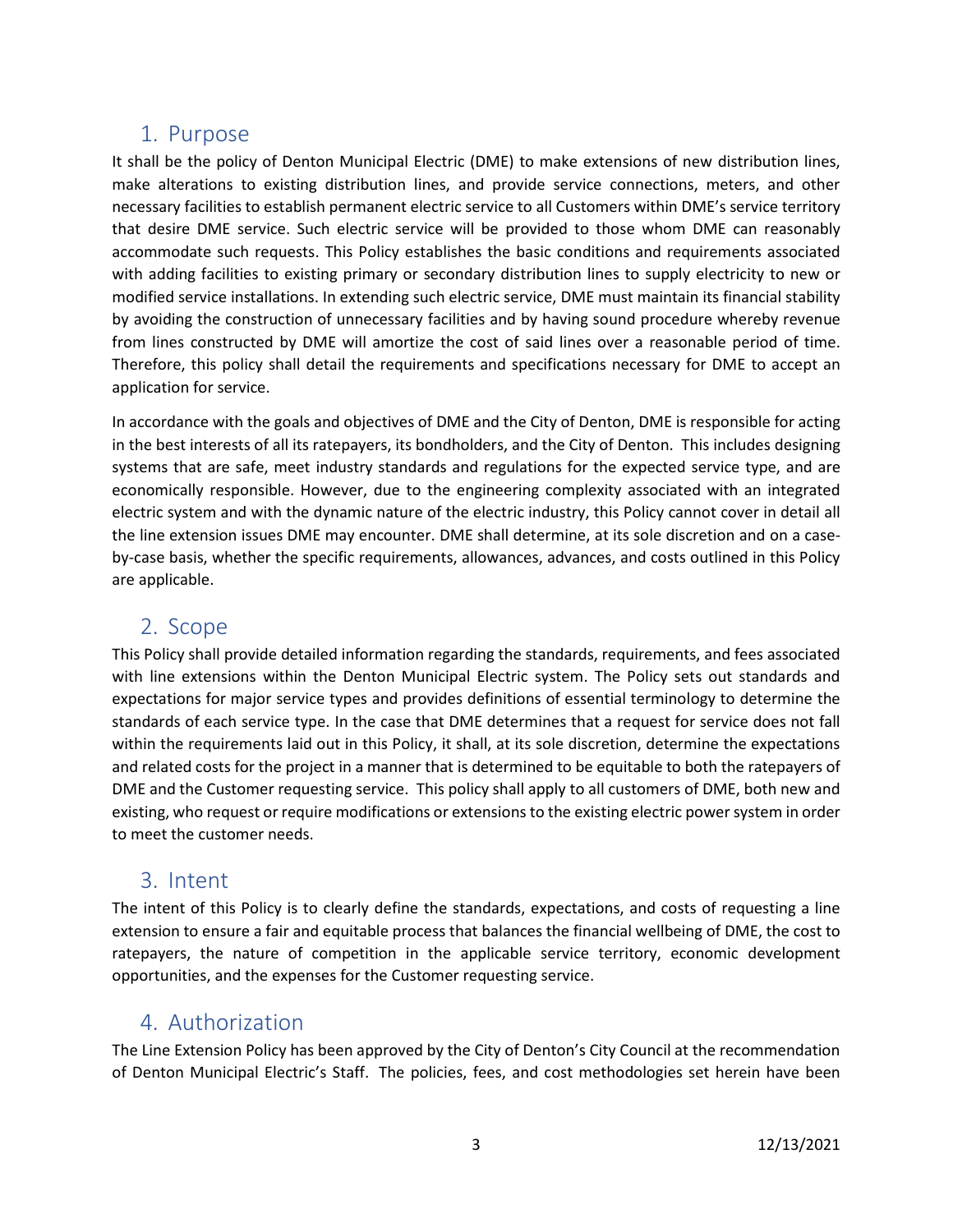established based on good utility practice and to appropriately identify and delineate the responsibilities and obligations of Customers, DME, and other affected parties.

# <span id="page-3-0"></span>5. Revision Process for the Standard

The Electric Engineering Department of DME controls the issue and distribution of the Line Extension Policy and the updates. Any requests for revision from any user of the document are to be initiated by a written proposal forwarded to the Electric Engineering Department. Each request will be evaluated with outcome communicated to requestor.

# <span id="page-3-1"></span>6. Application for Service

Customers shall contact DME to initiate a request for service or a change in service. Application for service can be made at the City of Denton's Customer Service office:

### **Main Office 601 East Hickory Street Suite F Denton, TX**

or by phone at (940) 349-8700, during normal business hours (8a – 5p).

All forms shall be completed and when required, additional information will be provided by the Customer. Customers shall be required to follow and abide by all DME requirements.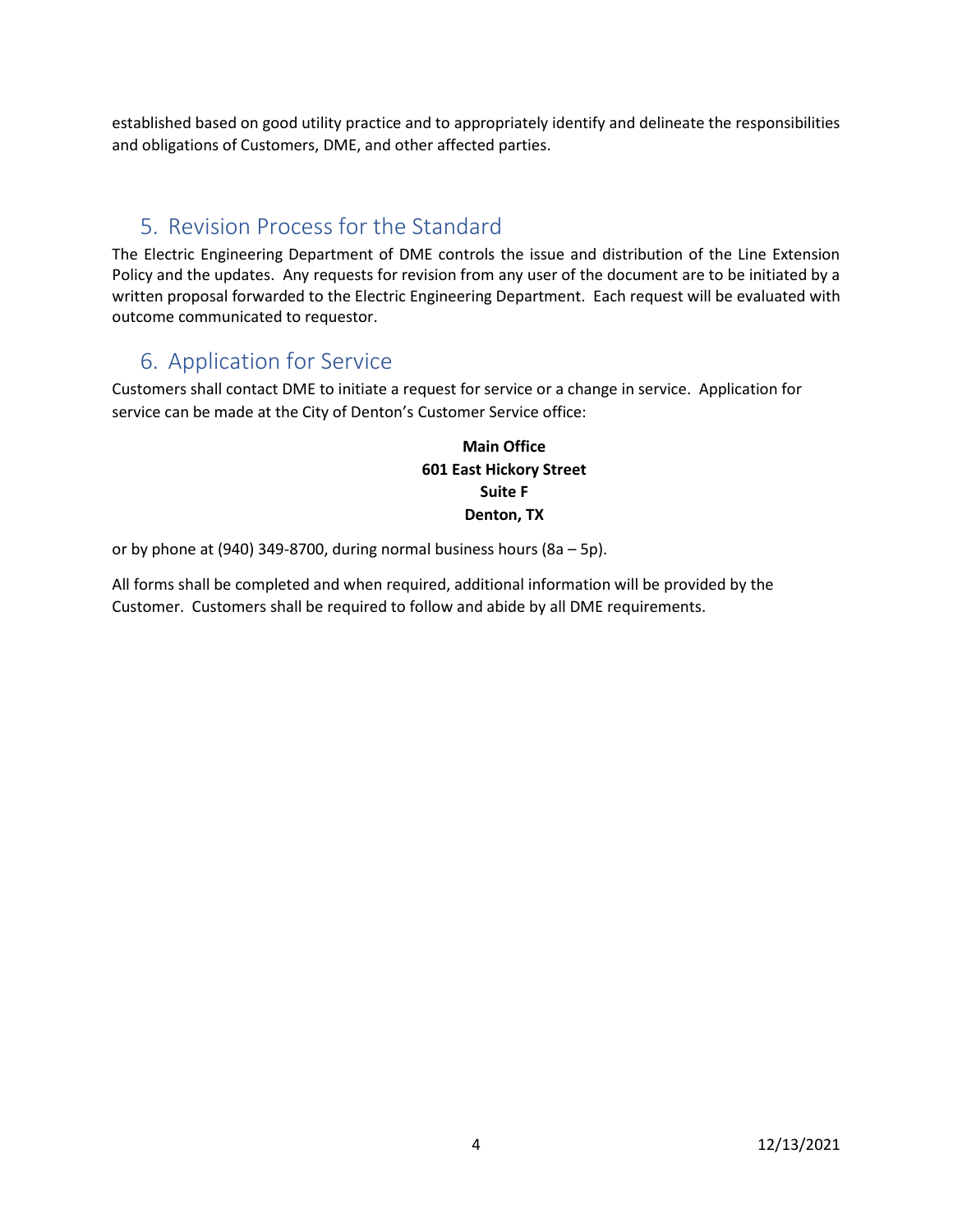# <span id="page-4-0"></span>7. Definitions

- Aid-in-Construction A fee required to offset the cost of construction of facilities outside those normally allowed for installation of electric service.
- Certification Area Denton Municipal Electric is authorized to provide electric service to customers within the city limits and some nearby areas outside of the city limits. The Certification Map (see Appendix A) shows the areas within DME's service area that are Single, Double, or Triple Certified. Single-Certified areas have only one authorized electric service provider (DME). Multi-Certified areas have two or more authorized electric services providers (DME and others) competing to serve customers within the area.
- Customer Any entity who is applicant for or who is receiving the benefit of electric service at a specified Point of Delivery from DME.
- Demand Load, or Demand The *maximum* load in kilowatts during any specified time interval. The maximum demand will be determined by appropriate DME personnel and will be used to determine the size and rating of all equipment used in the DME service installation. Demand load may be expressed in terms of amperes, watts, or volt-amperes.
- Developer Developer is the entity responsible for developing properties that request electric service. A developer may or may not be the customer (e.g. residential development has separate developer and customers).
- Dual Feed Where more than one alternative source for providing service is provided to a customer for the purpose of providing back-up or redundant power in case the primary source fails.
- Energy, Electric Electrical power (kilowatts) consumed over a given amount of time. The unit of energy as used herein shall be the kilowatt-hour (a Kilowatt-hour is 1000 watt-hours).
- Point of Delivery The point where the electric energy first leaves the conductors or devices owned by DME and enters the service entrance, other conductors, or devices owned by customer.
	- (1) Single Family Residential homes (attached or detached): the Point of Delivery is located at the meter base for Underground (UG) installations and at the weatherhead for Overhead (OH).
	- (2) Multi-Family Residential homes: the Point of Delivery is located at the secondary terminals of the transformer, pedestal, or secondary connection cabinet for UG installations. It is at the weatherhead for OH installations.
	- (3) Commercial or Industrial Customers: the Point of Delivery is located at the secondary terminals of the transformer, pedestal, or secondary connection cabinet for UG installations. It is at the weatherhead for OH installations.
	- (4) Primary-voltage Service, Overhead: the Point of Delivery is located at the line-side terminals of the DME primary metering equipment.
	- (5) Primary-voltage Service, Underground: the Point of Delivery is located in a metering compartment within the primary metering cabinet or in a separate primary meter enclosure.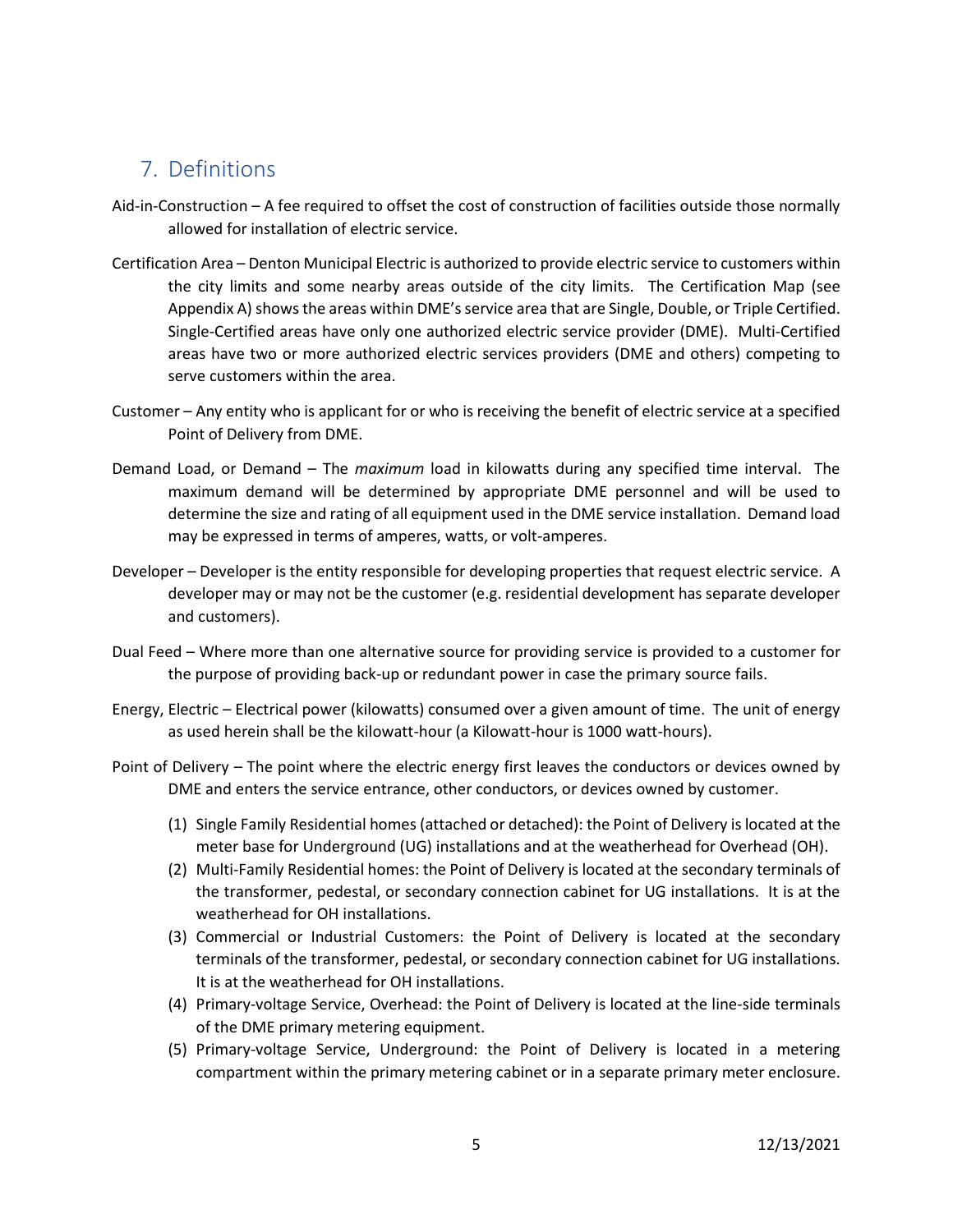- Power Purchase Agreement A bilateral agreement between DME as seller and customer as buyer detailing all applicable terms and conditions associated with the provision of electric service and any other consideration between the parties.
- Rate Book City of Denton Ordinance, establishing the rates for electrical services and herein referred to as the "Rate Book."
- Residential, Multi-family A permanent building designed with separate units for multiple, non-transient occupancy on a common lot, with a shared exterior wall and roof between the units.
- Residence, Non-Permanent A structure for which its intended use qualifies for service as defined in the Residential Service of the DME Rate Book but does not qualify as a Permanent Residence. Non-Permanent residences include trailers, recreational vehicles, or similar facilities and prefabricated homes or mobile homes for which the axles have not been removed.
- Residence, Permanent A structure for which its intended use qualifies for service as defined in the Residential Service of the DME Rate Book and can reasonably be determined to have service for an extended period. Permanent residences do not include self-propelled and non-self-propelled vehicles or similar facilities that have no foundation other than wheels, hacks, or skirting, but can include, at the discretion of DME, a prefabricated home or mobile home, so long as the axles have been removed.
- Residential, Single-Family Any building that is a permanent, individual private dwelling on an individual lot, with no shared walls or structures with any other building. If located within a residential development, the developer must comply with standards for residential development. A Single Family Residence may be detached such as a stand alone home, or Attached such as a town home. Apartments are not considered Single-Family Residences.
- Residential Development A set of two  $(2)$  or more contiguous lots scheduled for immediate development, platted as a residential subdivision to be used primarily for permanent single or multi-family residential dwelling units.
- Service Installation The service drops or laterals and meter, together with auxiliary devices and poles, if any, owned and installed by DME used to connect the DME electric supply lines to Customer's installation.
- Shall, or Must, or Will These terms signify mandatory compliance with the Articles in the DME Electric Service Standards.
- Temporary Connection A connection for a period of less than or equal to 2 years. Temporary connections exceeding the connection period will be reassessed as a standard connection and credited or debited, as necessary, the difference between a standard and temporary connection charges. Temporary service isto be used for construction, addition or remodeling of multifamily residence, commercial buildings, temporary offices, signs, and seasonal services such as snow cone stands, food stands, Christmas tree lots, festivals, exhibitions, or firework stands, etc.
- Weatherhead An enclosure designed to allow for weather resistant entry of cable or conductors to an electrical enclosure.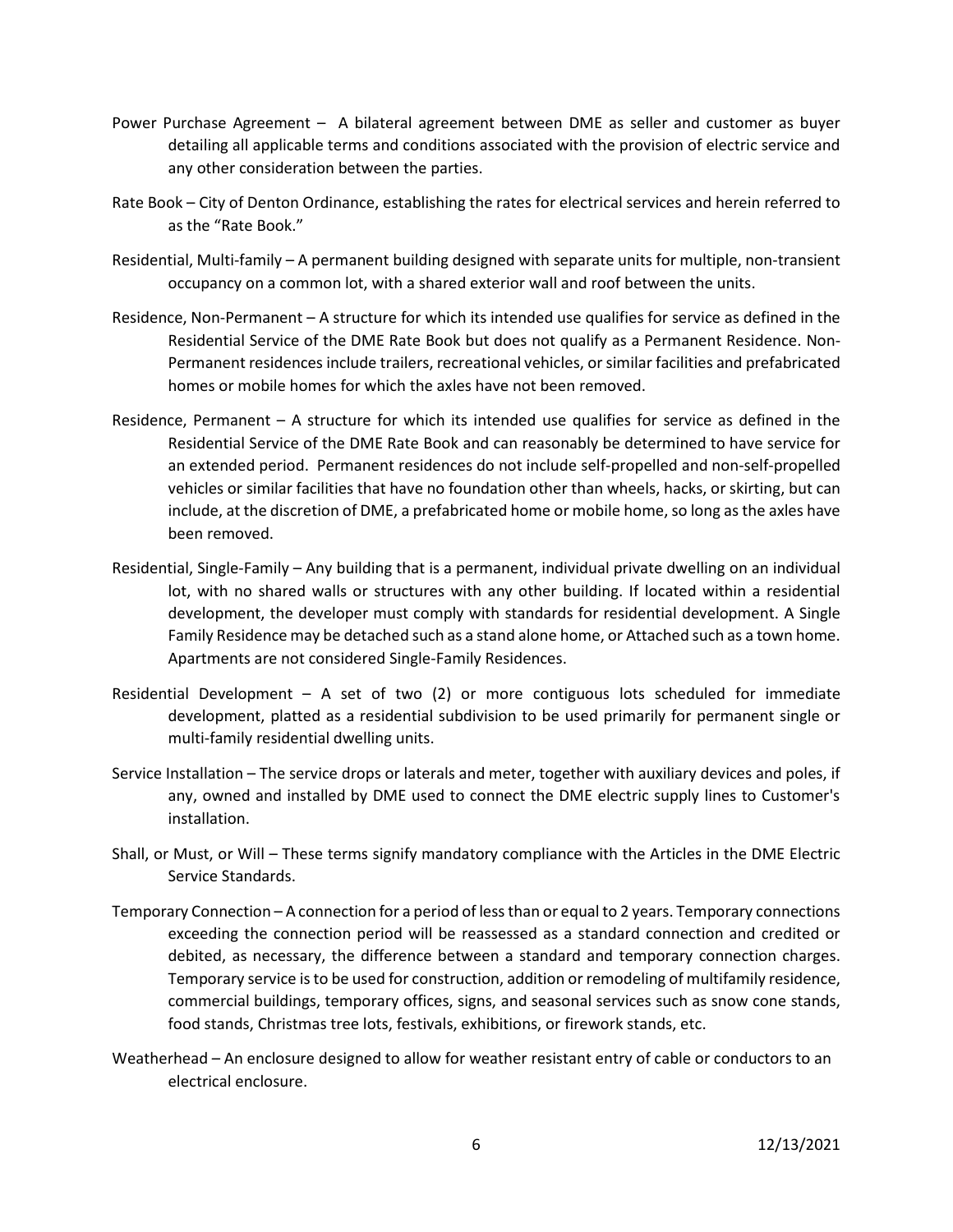# <span id="page-6-0"></span>8. Connection and Service Run Charges

All Customer charges must be paid in full, and have met the DME's credit requirements (if applicable) prior to service being rendered.

Costs for connections and reconnections along with fees for delinquent accounts, tampering, and damage are described in the Rate Book. The most recent version will be used to determine charges.

# <span id="page-6-1"></span>9. Line Extension Charges and Policies

Technical requirements and responsibilities are described in the Electric Service Standards. The Electric Service Standards delineates by customer classification (residential/commercial), and connection type (overhead/underground) as well as provides information on requesting service and available nominal voltages and connections. Other information such as easement and customer load requirements are outlined and should be consulted as part of the process.

### 9.1General Line Extension Requirements

<span id="page-6-2"></span>DME will extend its primary and secondary voltage distribution facilities to Customers in accordance with the following line extension provisions. A Customer will be required to make a contribution as Aid-in-Construction for the extension of primary voltage distribution facilities as defined by customer classification/connection and service territory (e.g. single vs. multi-certified areas).

Regardless of authorization to serve customers within the service area, service may or may not be readily available depending on factors such as existing distribution facilities, overhead vs. underground service, number of phases, voltages and configurations (Wye vs. Delta), etc. The cost to serve the customer may vary based upon these factors.

Any required contribution will not include costs for facilities that are normally provided by DME, such as meters. All expenses associated with engineering, transformers, materials, labor, easements, easement clearing, permits, and any other fees that are associated with the extensions will be based upon DME's cost at the time of construction and/or contract agreement. Labor costs may be based upon contract labor cost, and contractor use will be at the discretion and approval of DME only.

All applicable fees must be paid before construction can start on any line extension along with all required documentation to include drawings showing wiring diagrams, wired loading requirements, voltage requirements, and easements. Fees for Aid-in-Construction shall be determined according to the provisions of §9.1 through §9.3 herein.

Based on the demand and energy usage of some customers, a Power Purchase Agreement may be required for service.

Customers requesting Dual-Feeds shall be responsible for the full cost of the additional feed extensions and any associated costs that apply or are due solely to the additional feed extension.

Customers requiring transmission level service (e.g. greater than 60,000 volts and/or power demands greater than 20 MW) will be responsible for the engineering, materials and installation of transmission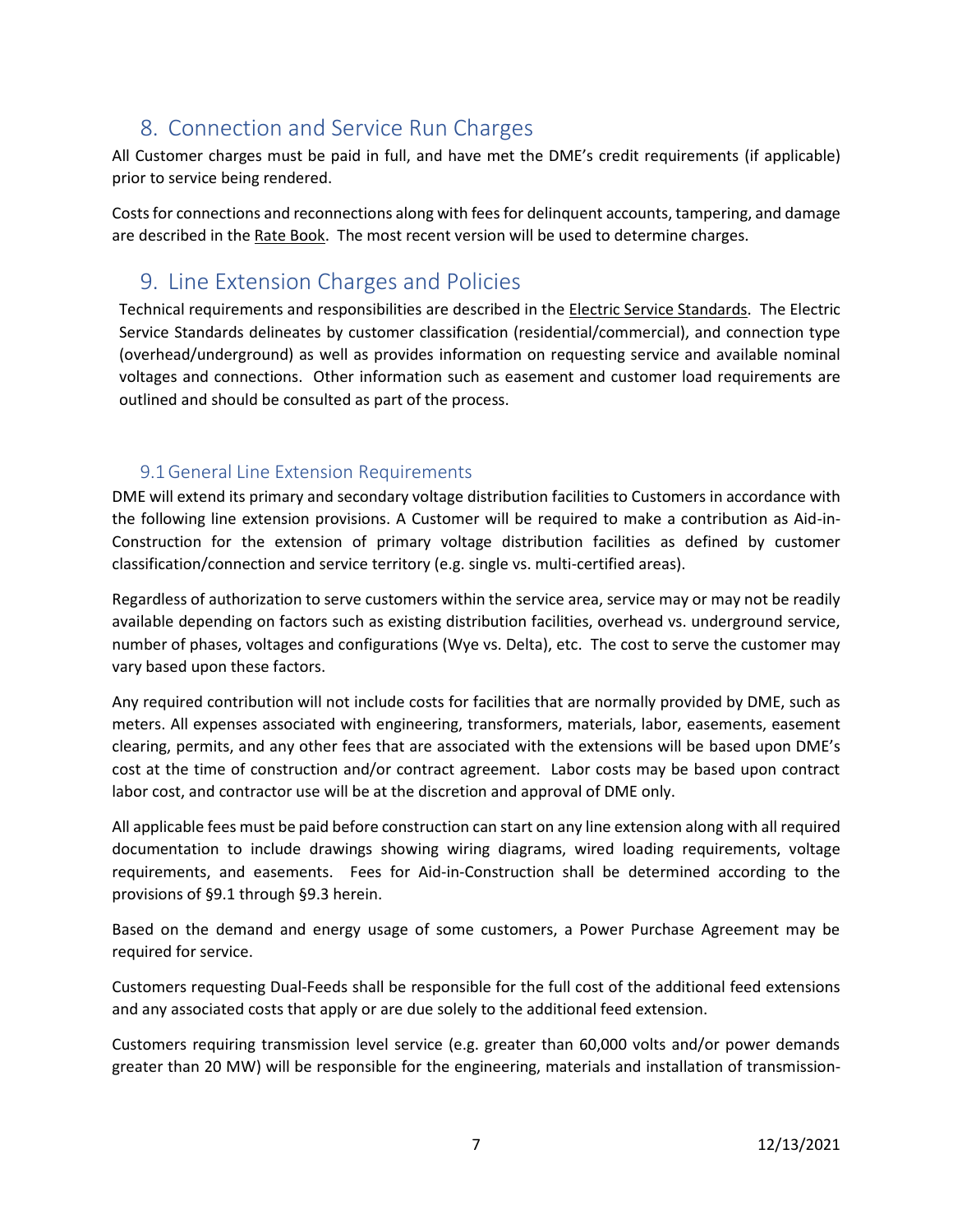level service equipment including substations, transmission lines, and any associated studies and contractor costs.

All line extensions shall be built along existing or planned easements and Right of Ways to allow access to DME owned equipment and material where applicable.

### 9.1.1 Determination of Aid-in-Construction

<span id="page-7-0"></span>Determination of a Customer's classification involves an evaluation of the nature of competition in the applicable service territory, economic development opportunities, the type of installation and its use. DME shall determine at its sole discretion the Customer's classification in accordance with the provisions set forth in the Rate Book and this Policy. In the event that the classification assigned by DME is incorrect based upon the Customer's subsequent actual use of the installation, DME may alter the Customer's classification and apply the correct line extension classification, making appropriate adjustments to the Customer's account or billing.

The Utility reserves the right to recalculate the actual cost of the line extension if more than 60 days elapse from the time the most recent Aid-in-Construction requirement is presented to the Customer.

The Aid-in-Construction required of the Customer will be determined based on the following criteria:

- (1) DME shall estimate the cost for the line extension based on the most recent data available for unit material and labor costs for the same type of construction. The cost will be the total cost of all construction and all other costs directly attributable to the extension.
- (2) DME will determine the Certification Area based on the location of the customer in DME's service territory (single-certified vs. multi-certified territory, see Appendix A). For single-Certified Areas, the requirements of section 9.2 shall apply. For multi-Certified Areas the requirements of section 9.3 shall apply. Any applicable credits will be applied to the Aid-in-Construction requirements.
- (3) If more than one Customer is requesting service from the same extension, it shall be the responsibility of said Customers to agree on the division of the total required Aid-in-Construction. DME shall not be responsible for collecting Aid-in-Construction payments from individual Customers.

### <span id="page-7-1"></span>9.2 Single-Certified Service Areas

#### 9.2.1 Residential Connections

<span id="page-7-2"></span>For all residential line extensions (whether developments or individual lots), the customer/developer shall be responsible for the costs of the line extension including engineering, materials, labor, right of way clearing, secondary services, permits, and any other cost that is associated with the extension.

Non-permanent residences (as defined in section 7) will be required to pay the cost of removal of equipment if the service falls into the Temporary Service class.

Customer/developer shall be required to pay all of the estimated costs as aid-in-construction prior to the start of DME work.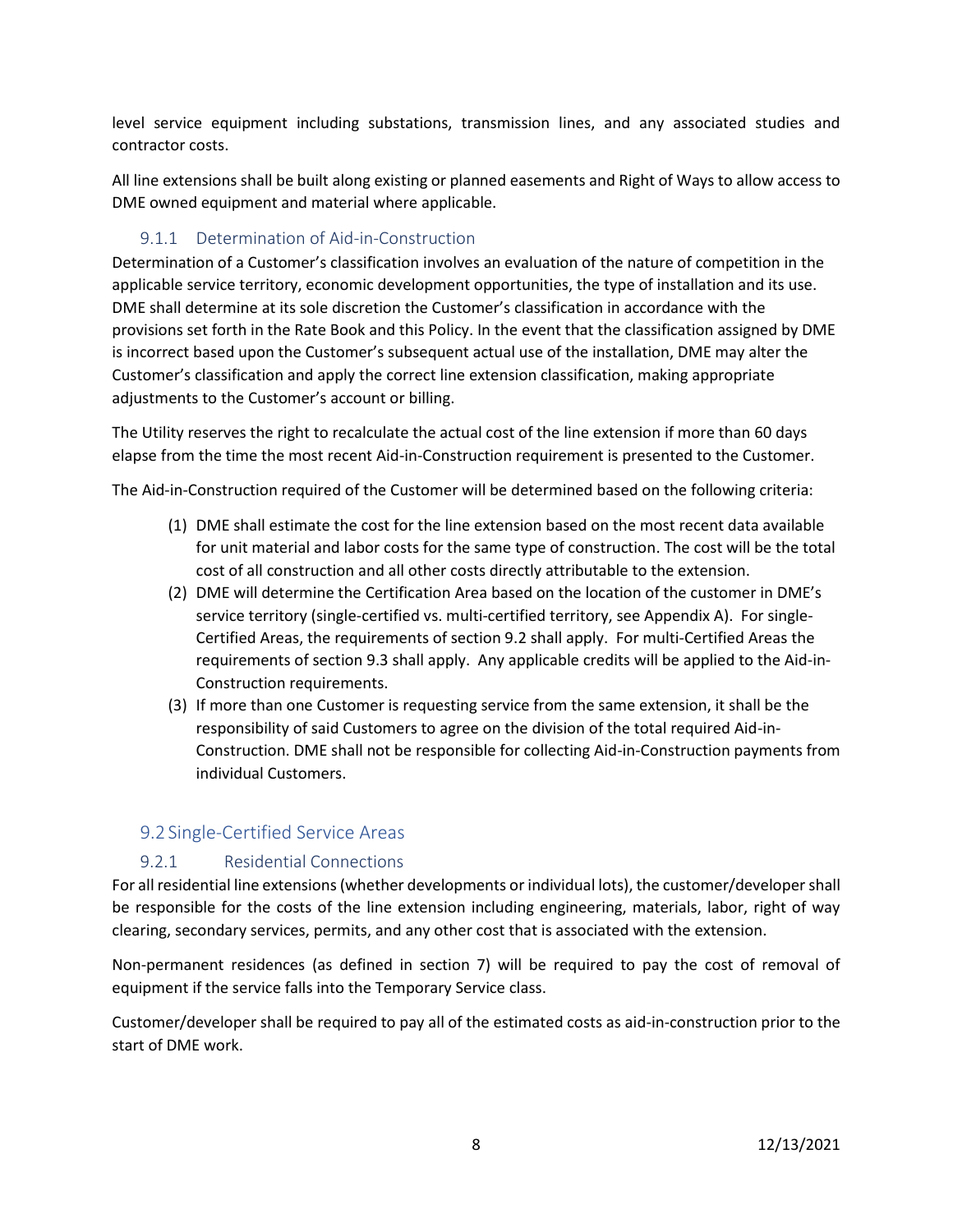### <span id="page-8-0"></span>9.2.2 Commercial and Industrial Connections

For all commercial, industrial, or other non-residential line extensions the customer/developer shall be responsible for the costs of the line extension including engineering, materials, labor, right of way clearing, secondary services, permits, and any other cost that is associated with the extension.

Non-permanent line extensions (as defined in section 7) will be required to pay the cost of removal of equipment if the service falls into the Temporary Service class.

Customer/developer shall be required to pay all of the costs as Aid-in-Construction. Payment of the estimated Aid-in-Construction is due prior to the start construction.

### <span id="page-8-1"></span>9.3Multi-Certified Service Areas

#### <span id="page-8-2"></span>9.3.1 Business Case Analysis

Aid-in-Construction requirements in multi-certified service territory will be based on a business case analysis (BCA) projecting the return on investment to DME in a competitive service territory. Projects that exceed DME's hurdle rate, which will be adjusted from time to time based upon prevailing interest rates among other things, may have their Aid-in-Construction requirements adjusted or waived, provided that DME is the selected service provider. The developer will be required to provide the number and types of structures, the projected annual energy consumption of each, the phased construction plan, and other data as requested with sufficient detail for DME to perform the business case analysis. For line extensions that do not meet DME's hurdle rate, DME will determine the amount of the costs for such line extension that would achieve the hurdle rate and such amounts will be waived from the required Aid in Construction with the remaining line extension cost being the responsibility of the requesting customer. Payment of the estimated aid-in-construction is due prior to the start of construction.

### <span id="page-8-3"></span>9.3.2 Residential Connections

For Permanent, Single Family Residential projects DME will build up to \$1,400 of primary electric line per Single Family Residence without any customer contribution. Any cost exceeding \$1,400 per home associated with the extension, including engineering, materials, labor, right of way clearing, secondary services, permits, and any other cost that is associated with the extension will be charged to the Customer/Developer. If DME determines that the expected return on investment exceeds the hurdle rate, DME reserves the right to provide a higher credit per home based on the business case analysis of section 9.3.1.

Non-permanent residences (as defined in section 7) will not receive any credit for line extensions and will be required to pay the cost of removal of equipment if the service falls into the Temporary Service class.

Customer/Developer shall be required to pay all of the estimated costs minus the applied credits as aidin-construction prior to the start of DME work.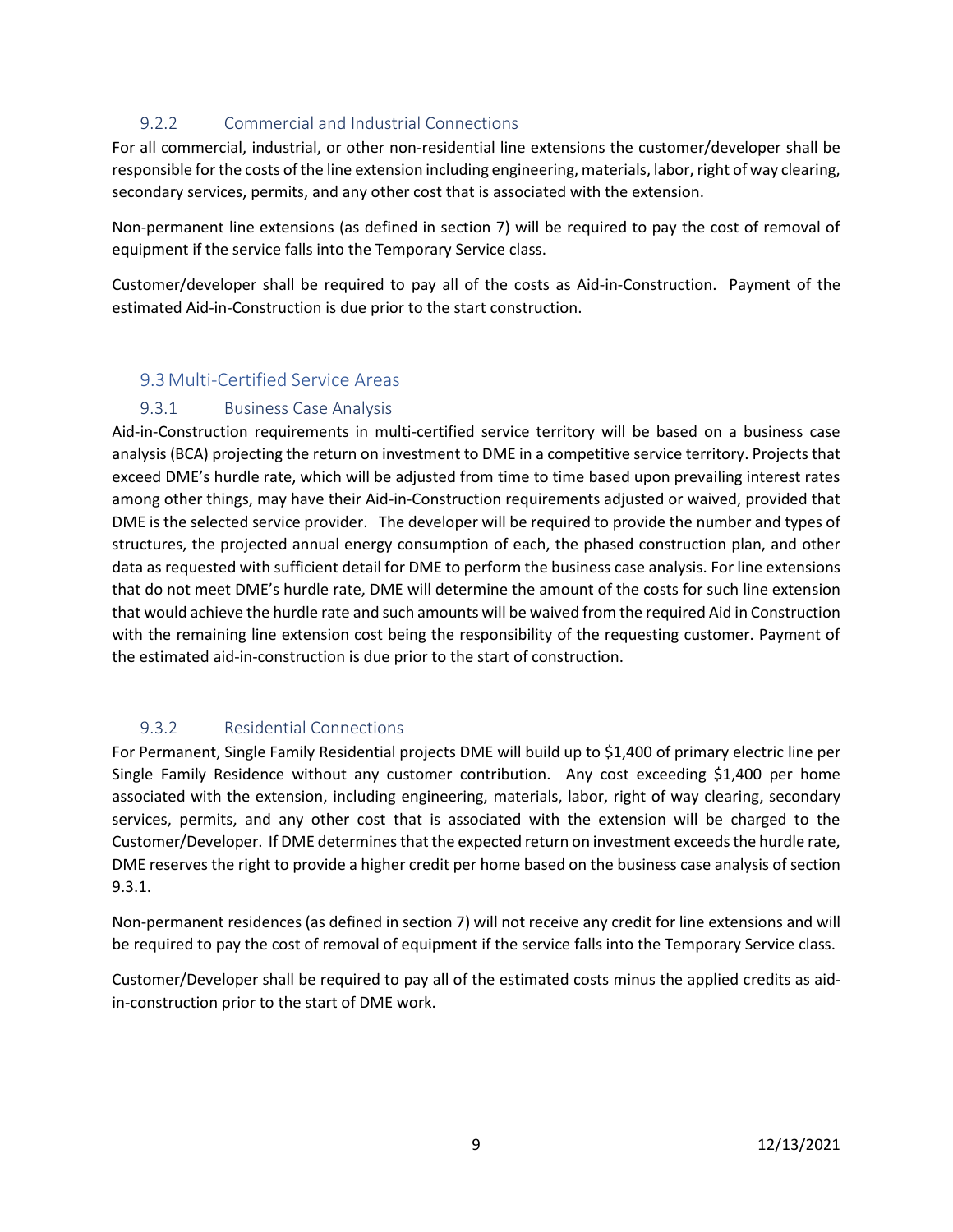#### 9.3.3 Commercial, Industrial, and Other Connections

<span id="page-9-0"></span>A business case analysis shall be performed per paragraph 9.3.1 based on the planning documents submitted by the developer. The results of the BCA will determine the amount of credit, up to the full amount of the extension costs, that shall be applied to the aid-in-construction.

Customer/Developer shall be required to pay all of the costs minus the applied credits as aid-inconstruction. Payment of the estimated aid-in-construction is due prior to the start of construction.